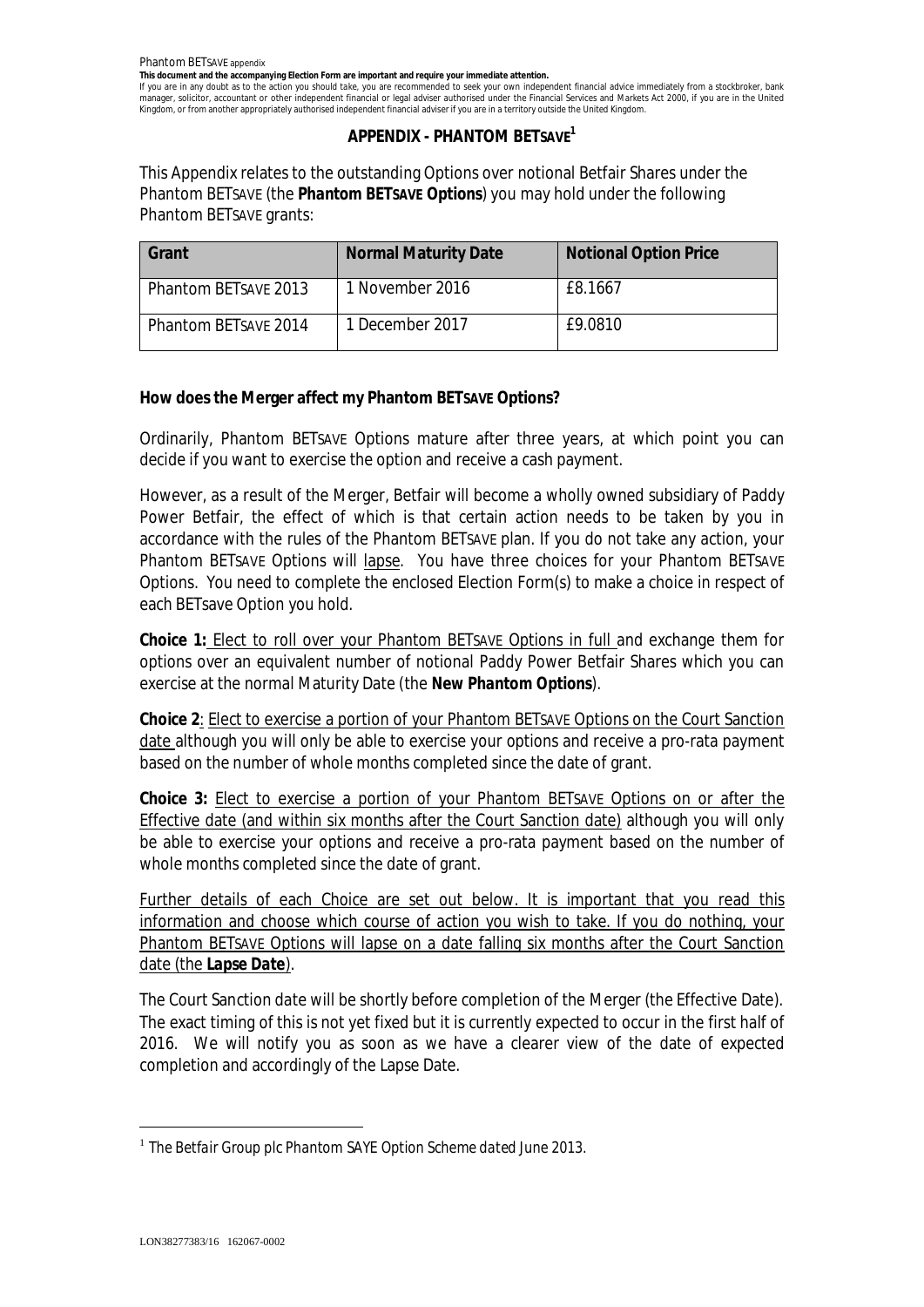**How do I know how many Phantom BETsave Options I have?**

Your 2014 Options are visible in your online Computershare account and are also detailed on the enclosed Election Form. You can login at www.computershare.com/Betfair. You will need your Shareholder Reference Number (SRN, which is shown at the top of the cover letter), and PIN. If you have forgotten your PIN please click on the PIN reminder or call Computershare on +44 (0) 370 707 4010 or email them at betfair@computershare.co.uk.

Your 2013 Options are administered by Equiniti. These are detailed on the enclosed Election Form. If you have any queries in relation to your 2013 Options please contact shareplans@betfair.com.

## **Choice 1:** What happens if I elect to roll over my Phantom BETSAVE Options in full (Choice 1)?

If you choose to roll over your Phantom BETSAVE Options by ticking Box 1 on the enclosed Election Form, you will receive New Phantom Options of equivalent economic value (by reference to the Merger Ratio) as your existing Phantom BETSAVE Options.

- · Your New Phantom Options will be granted over 0.4254 notional Paddy Power Betfair Shares for every notional Betfair Share under your existing Phantom BETSAVE Options (rounded down to the nearest whole number of notional Paddy Power Betfair Shares). For example, this means that if you hold a Phantom BETSAVE Option over 100 notional Betfair Shares, it will be replaced with a New Phantom Option over 42 notional Paddy Power Betfair Shares.
- The notional option price of your New Phantom Options will be calculated on a proportionate basis by dividing the notional option price of your existing Phantom BETSAVE Options by 0.4254 so that the total notional option price under your New Phantom Options will be equivalent to the notional option price under your existing Phantom BETSAVE Options. The notional option prices for your New Phantom Options will be £19.1976 for the 2013 Phantom BETSAVE Options and £21.3469 for the 2014 Phantom BETSAVE Options.
- · Your New Phantom Options will have the same Maturity Date as your existing Phantom BETSAVE Options.
- · At the Normal Maturity Date, you will be able to exercise your New Phantom Option in full.
- · Your New Phantom Options will be subject to the same terms as your existing Phantom BETSAVE Options.

#### What if I leave employment after the Merger?

If you choose to roll over your Phantom BETSAVE Options the current leaver rules will be retained.

**Choice 2:** What happens if I elect to exercise my Phantom BETSAVE Options on the Court Sanction date?

· You will be able to exercise your Phantom BETSAVE Options and shortly after exercise, you will receive a pro-rata cash payment pursuant to the terms of the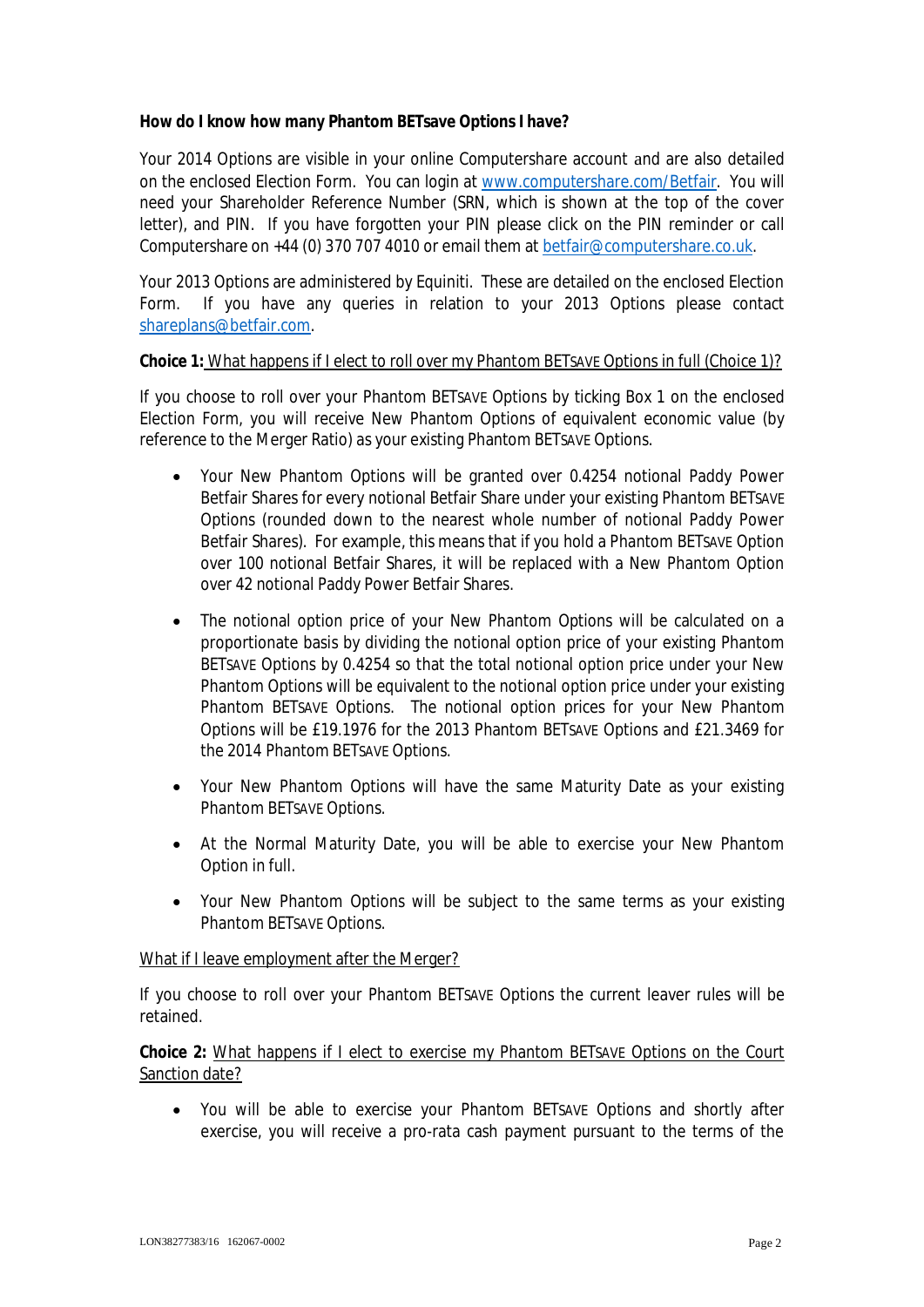Phantom BETSAVE plan (less deductions for any tax and social security withholding obligations that arise on exercise).

· Although the date of the Court Sanction is not yet fixed, it is currently expected to occur in the first half of 2016. This would be before the normal Maturity Dates for the 2013 and the 2014 Phantom BETSAVE Options. Accordingly, you will not be able to receive the full value of your Phantom BETSAVE Option.

# **Choice 3:** What happens if I elect to exercise my Phantom BETSAVE Options on or after the Effective Date?

- · You will be able to exercise your Phantom BETSAVE Options, but only until the Lapse Date, after which they will lapse (the *Exercise Period*).
- · You will be able to exercise your Phantom BETSAVE Options and shortly after exercise you will receive a pro-rata cash payment pursuant to the terms of the Phantom BETSAVE plan (less deductions for any tax and social security withholding obligations that arise on exercise), except that the value of a Betfair Share shall be determined by reference to 0.4254 of the mid-market quotation of a Paddy Power Betfair Share on the trading day immediately before the date on which you exercise your Phantom BETSAVE Option.
- By electing to exercise at a later date (within the Exercise Period) you can increase the number of notional Betfair Shares that become exercisable under your Phantom BETSAVE Options by 1/36<sup>th</sup> in respect of each additional whole month completed since the date of grant (subject to a cap equal to the maximum number of notional Betfair Shares over which your Phantom BETSAVE Options were granted).
- Although the date of the Court Sanction is not yet fixed, it is currently expected to occur in the first half of 2016. This would be before the normal Maturity Dates for the 2013 and the 2014 Phantom BETSAVE Options. Accordingly, you will not be able to receive the full value of your Phantom BETSAVE Option.

#### How do I roll over or exercise my Phantom BETSAVE Options?

In order to roll over or exercise your Phantom BETSAVE Options, you will need to instruct Computershare offline directly by completing the relevant paperwork explained below.

**What happens if I take no action?**

If you take no action, your Phantom BETSAVE Options will lapse on the Lapse Date.

**Election Form(s)**

You must complete the relevant enclosed Election Form in respect of each BETsave Option you hold.

#### **Exercise Form**

If you elect Choice 3 then you will also need to complete and submit the Exercise Form to Computershare offline prior to the date on which you wish to exercise. The Exercise Form can be downloaded from your Computershare account or Betfair Today.